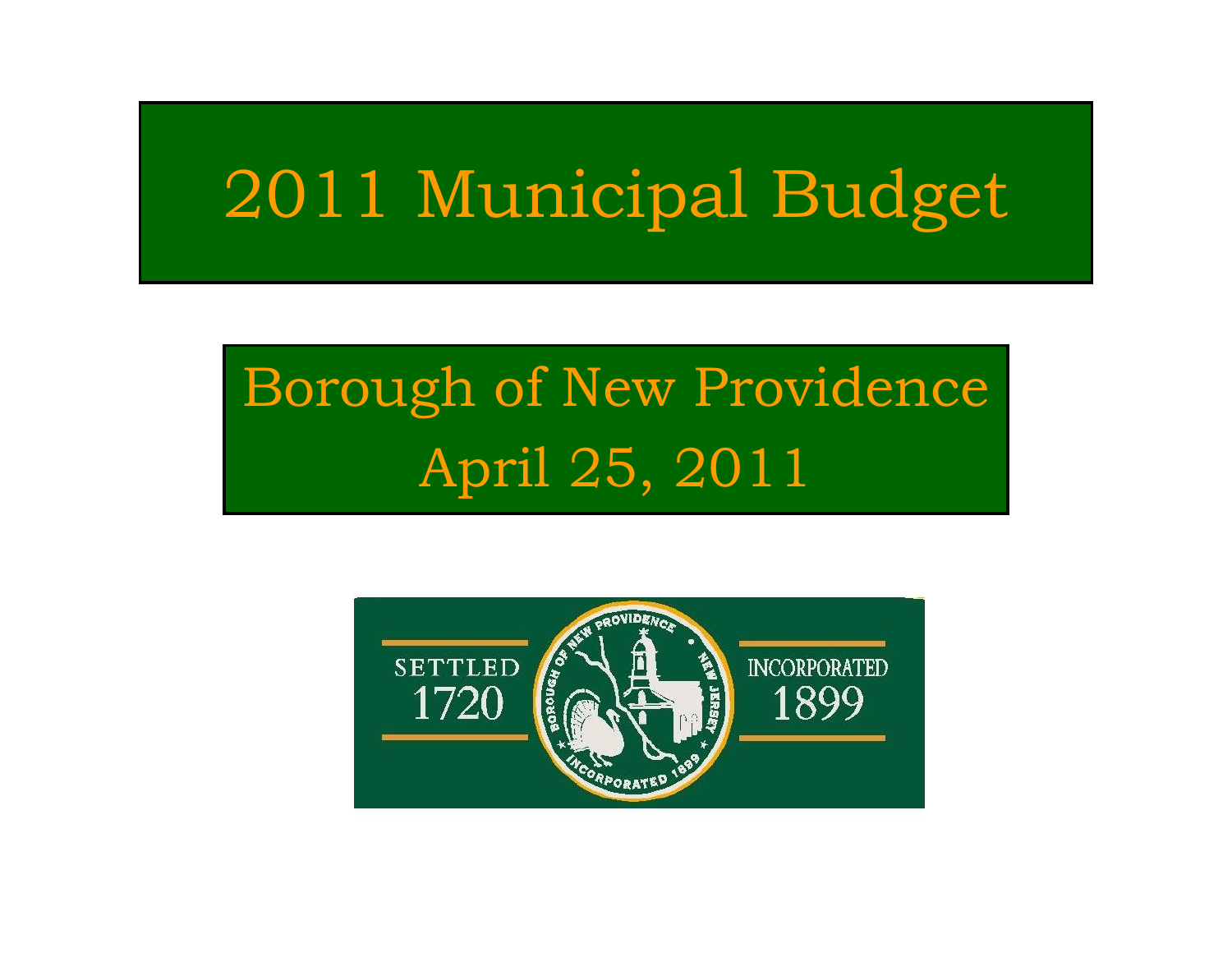#### **Overview**

- ¾ Owners of real property in New Providence pay real estate taxes based upon the assessed valuation of their property.
- $\triangleright$  Municipal governments collect the property tax for the benefit of three taxing entities;
	- ¾ **The municipality** *The Mayor and Council control only this portion of your taxes.*
	- ¾ **Local schools** *The school tax is determined by the Board of Education and voted on by residents during the school budget elections that will be held on April 27th.*
	- ¾ **Union County** *The County budget is established by the County Freeholders.*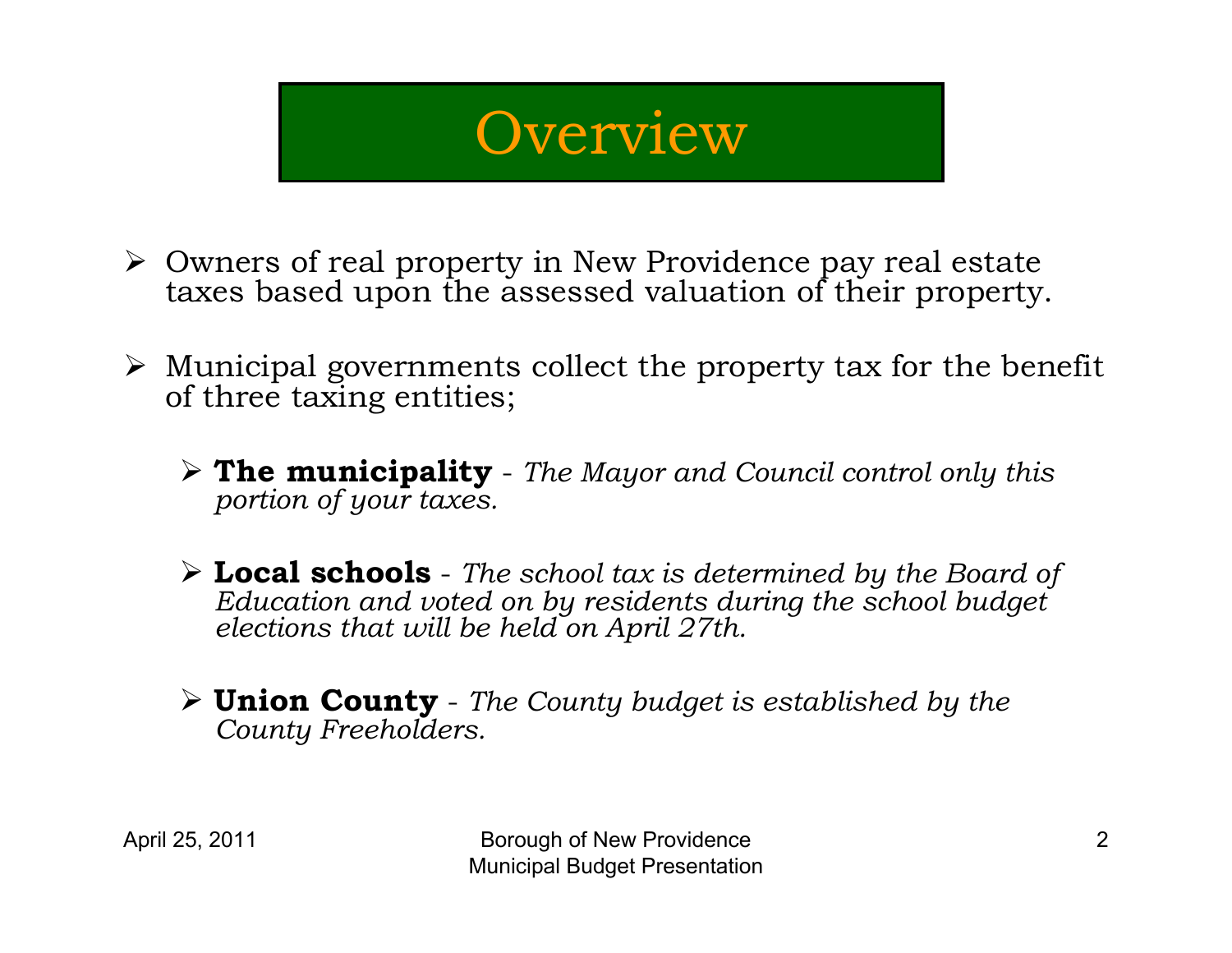#### Overview Continued

- In 2011, the approximate breakdown of the total tax bill between the Municipal, County and School Board is as follows:
	- Municipal 22% \$2,582 Union County 19% \$2,203 Board of Education 59% \$6,894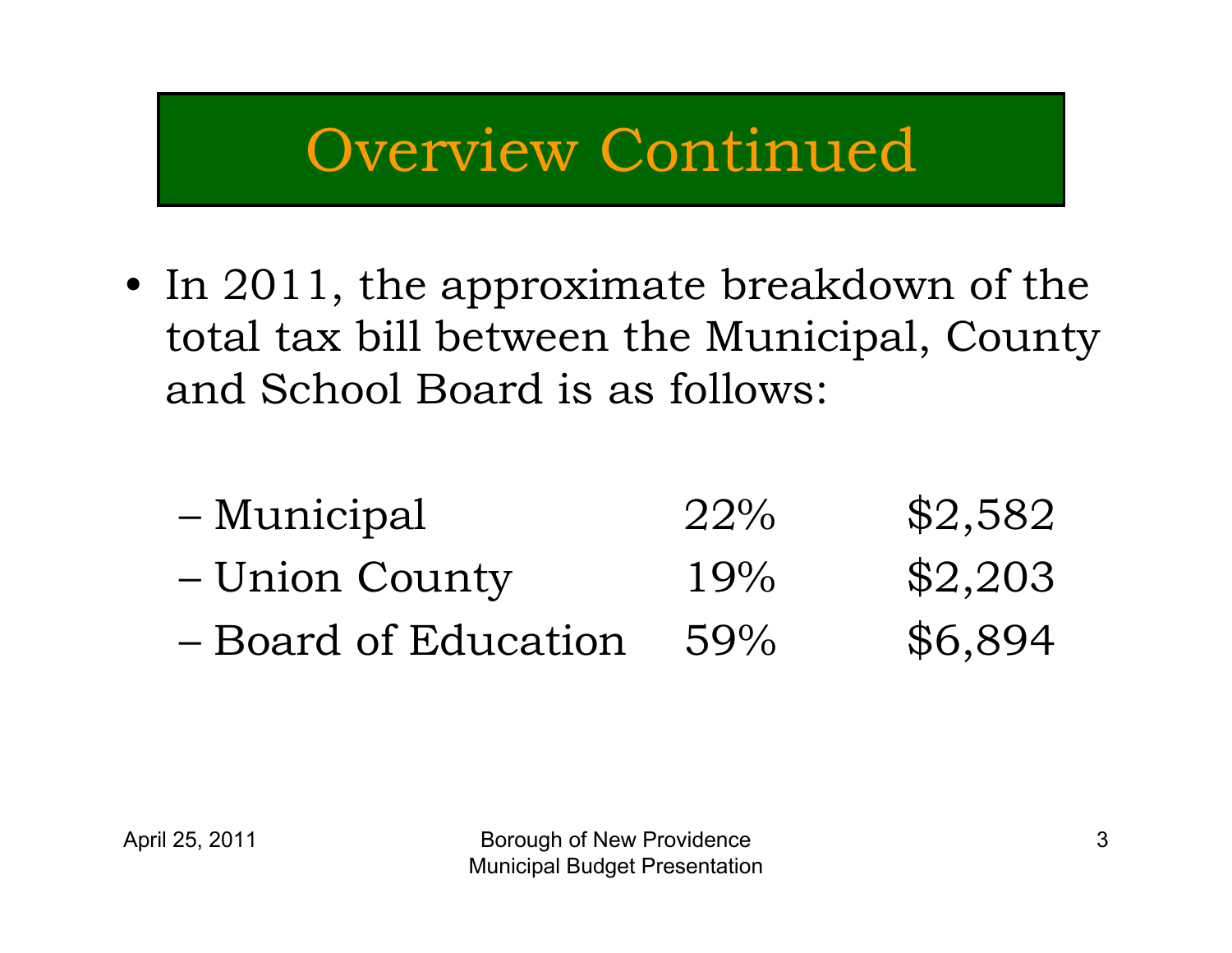## Main Municipal Budget Drivers

- The biggest challenges faced in preparing the 2011 municipal budget are:
	- ►Increased pension contributions \$184,000
	- ►Health Insurance Premium Increases \$80,000
	- ►Snow Removal & Other Public Works Services - \$155,000
	- ►State-aid reductions 2008-2011 \$419,463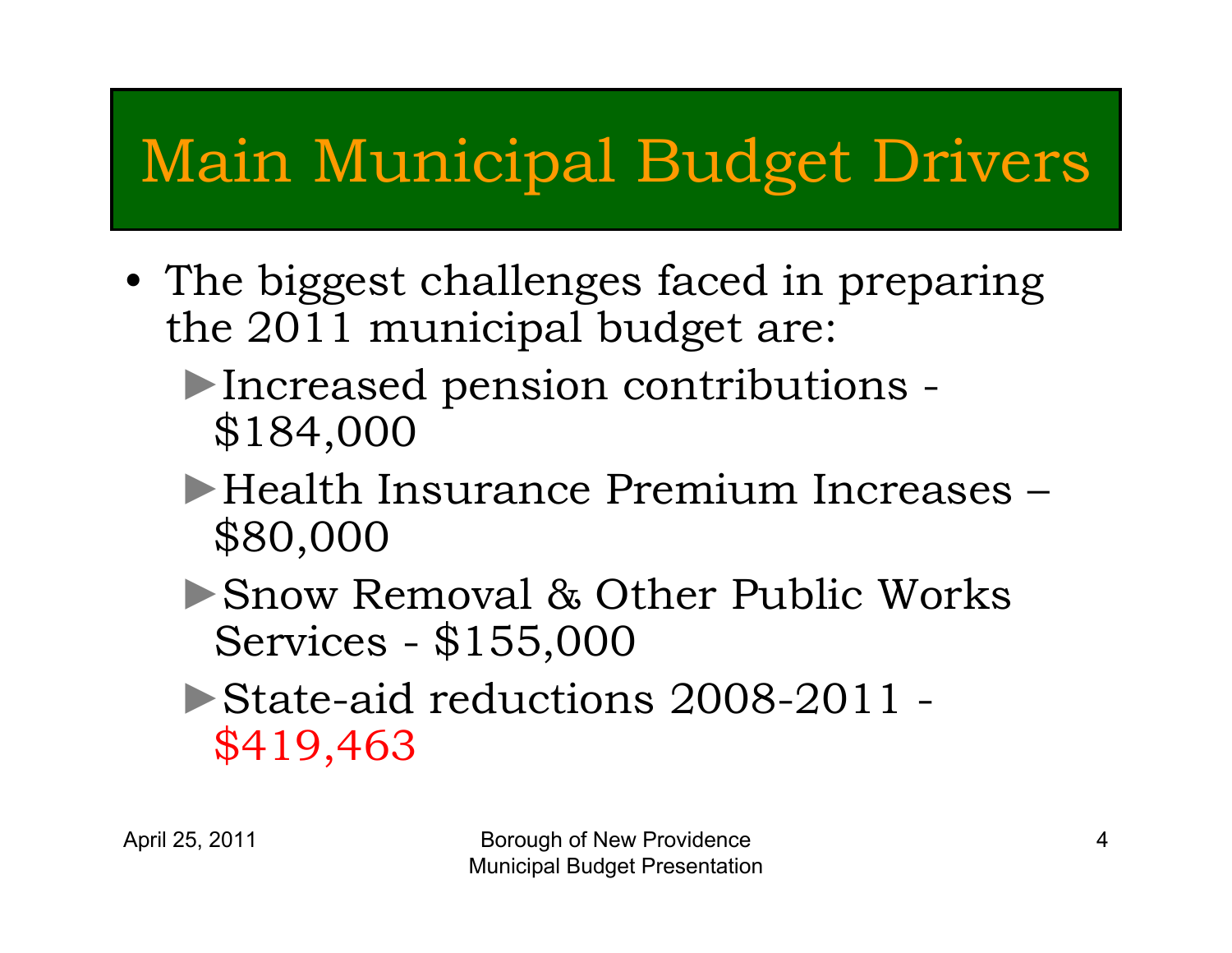# **Objectives**

- $\checkmark$  Maintain essential municipal services.
- $\checkmark$  Continue to seek out efficiencies to contain operating costs and overhead.
- $\checkmark$  Keep municipal tax increases within affordable limits.
- $\checkmark$  Seek grants wherever possible to fund operations and capital improvements.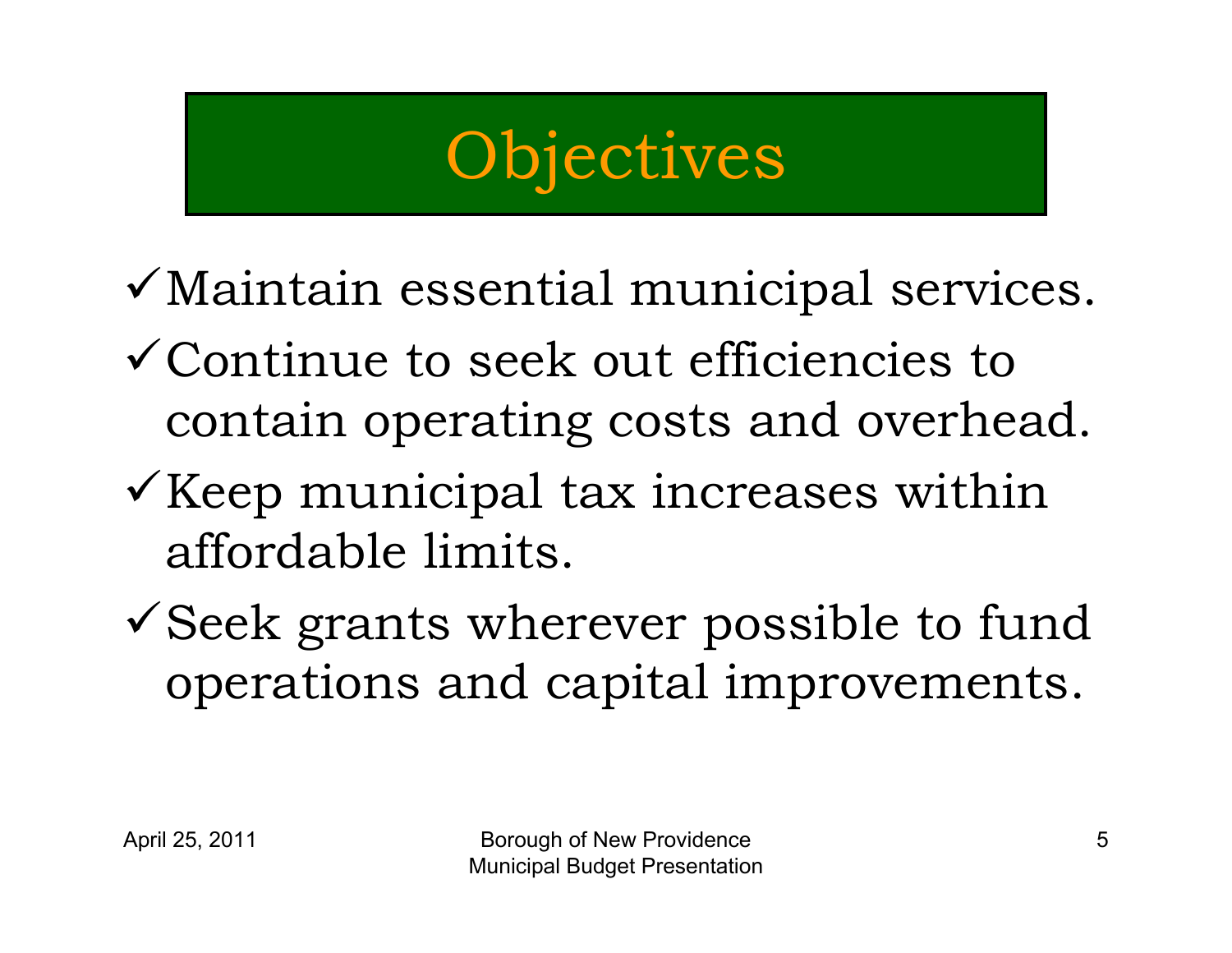#### 2011 Savings & Revenue Enhancements

- $\checkmark$  Eliminated 2 full-time positions and reorganized department operations, saving \$175,000 in salary and benefits.
- $\checkmark$  New Revenues from Shared Municipal Court Services - \$24,000
- 9New Revenues from User Fees -\$30,000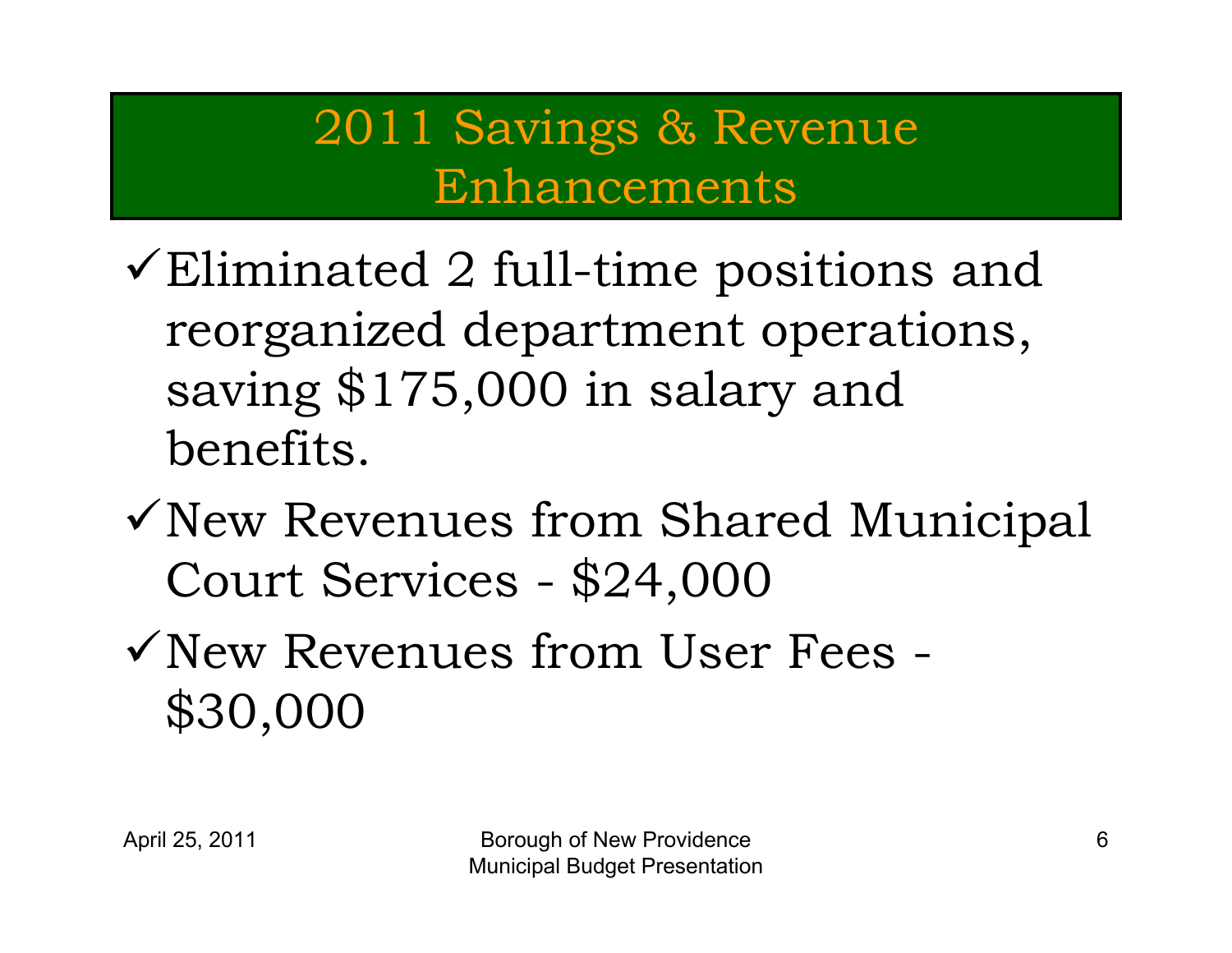### Technology Enhancements

- • Enhanced web-site provides greater transparency of all borough related activities.
	- Agendas with linked documents available to the public in advance of the council meetings.
	- We expect to launch a portal to view the video recording of the council meetings by the end of the 2nd quarter of 2011.
- $\bullet$  Digital Council Packets – A secure portal allows council members to view information to prepare for council meetings. Using a wireless connection in the council chamber, we have eliminated the need to prepare paper council packets, savings hundreds of copies for each meeting.
- $\bullet$  ACH Tax Payments via the Borough's web-site – allowing residents to pay at their convenience.
- $\bullet$ PNC Processing Center to handle tax payments

On-Line payments for:

- • Recreation Programs
	- Parking Permits
	- Leaf Collection Permits
	- Tax Payments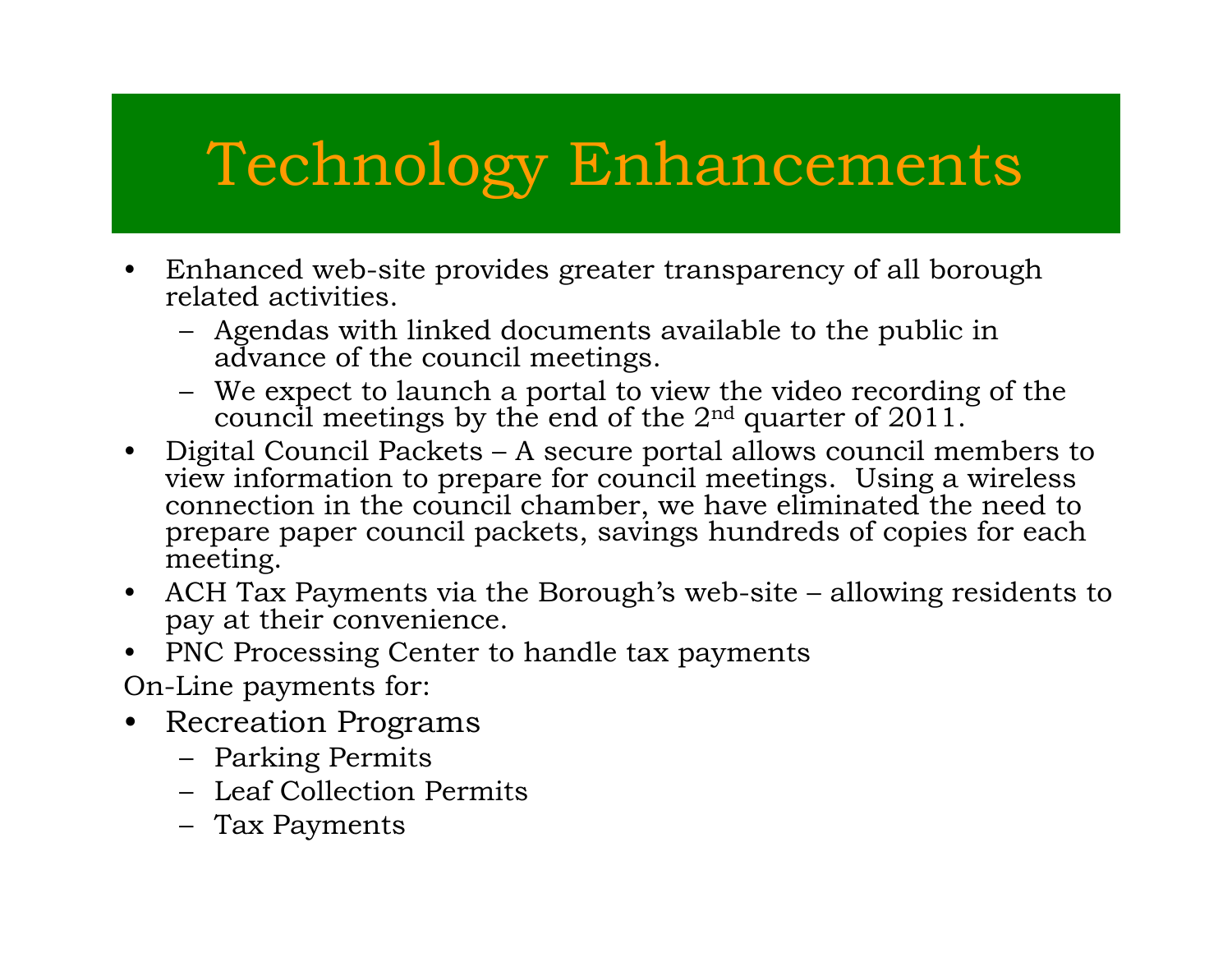## Shared Service

- 9 Equipment Sharing Police & Municipal Court
- $\checkmark$  Mobil Police Computers w/ Union County Agreement
- $\checkmark$  Board of Health Services with Westfield
- $\checkmark$  Cooperative Purchasing
- 9 DPW Equipment Sharing Brine Machine
- Goard of Education: Technology Services, School Resource Office and Office space in the Municipal Center
- $\checkmark$  Finalizing a Shared Waste Water Operation with Summit. \$110,000
- 9 Shared Court operation with Berkeley Heights. \$24,000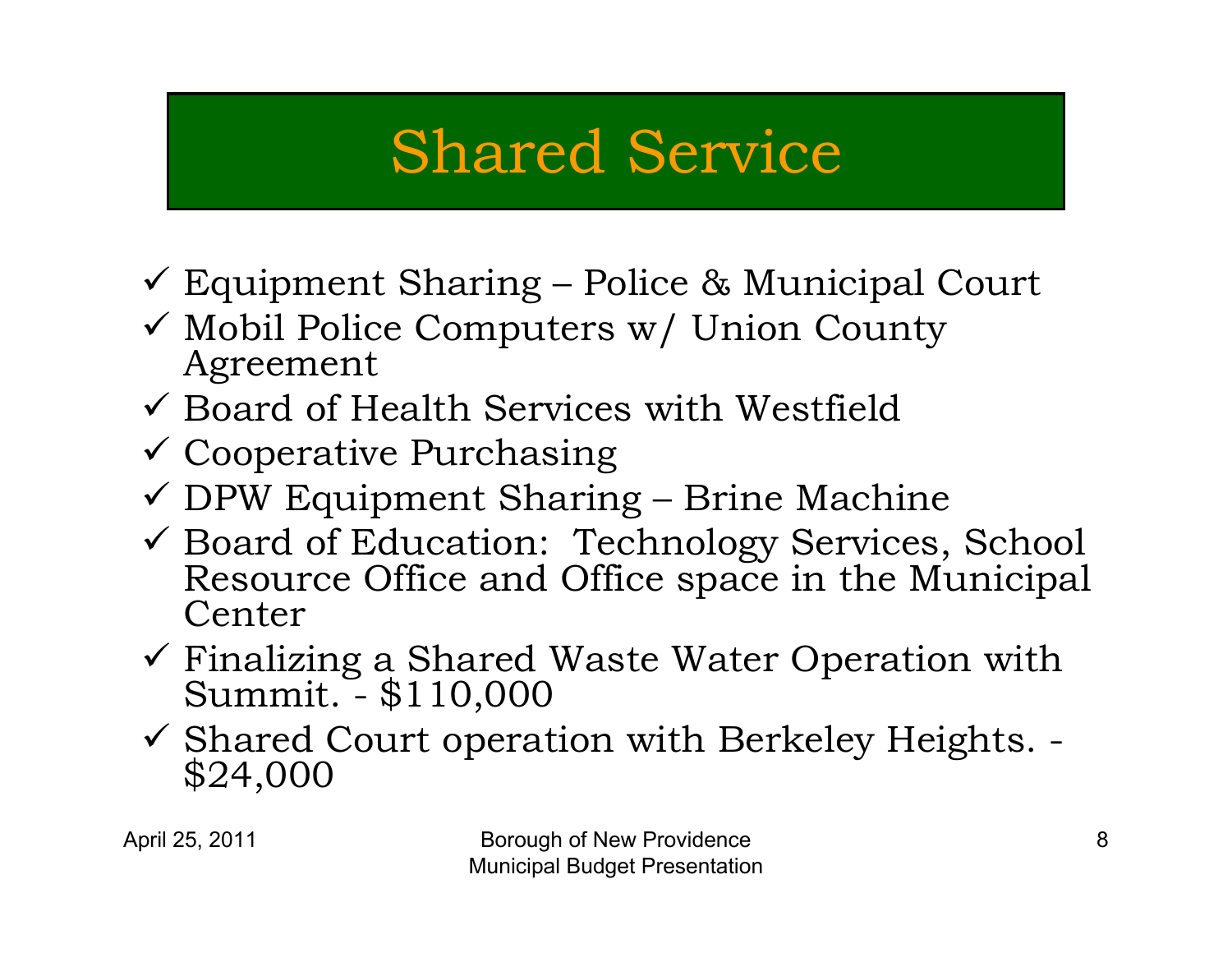# Municipal Tax Comparison

| 12 Year Impact On Average Assessed Value |           |  |
|------------------------------------------|-----------|--|
| Home                                     |           |  |
| Avg. Assessed Value                      | \$282,000 |  |
| 2011 Tax                                 | \$2,582   |  |
| 1999 Tax                                 | \$1,692   |  |
| 12 Year Tax Increase                     | \$890     |  |
| 12 Yr. Avg. Annual Increase              | \$74      |  |

| 1 Year Impact On Average Assessed Value |           |  |
|-----------------------------------------|-----------|--|
| Home                                    |           |  |
| Avg. Assessed Value                     | \$282,000 |  |
| 2011 Tax                                | \$2,582   |  |
| 2010 Tax                                | \$2,509   |  |
| 1 Year Tax Increase                     | \$73      |  |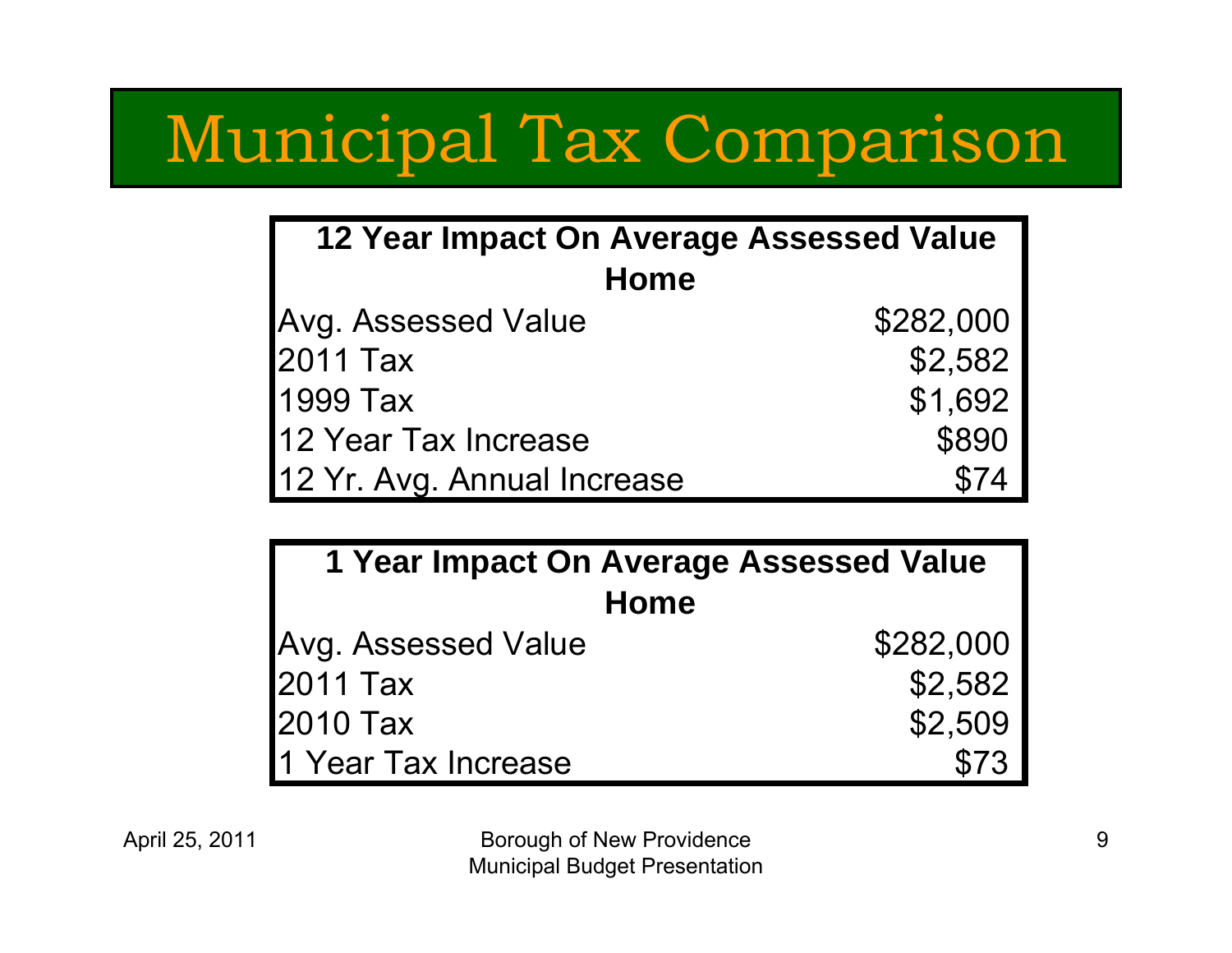# County Tax Comparison

| <b>12 Year Impact On Average Assessed Value</b> |           |  |
|-------------------------------------------------|-----------|--|
| <b>Home</b>                                     |           |  |
| <b>Avg. Assessed Value</b>                      | \$282,000 |  |
| 2011 Tax                                        | \$2203    |  |
| 1999 Tax                                        | \$1288    |  |
| 12 Year Tax Increase                            | \$915     |  |
| 12 Yr. Avg. Annual Increase                     | \$76      |  |

| 1 Year Impact On Average Assessed Value |           |  |  |
|-----------------------------------------|-----------|--|--|
| Home                                    |           |  |  |
| Avg. Assessed Value                     | \$282,000 |  |  |
| 2011 Tax                                | \$2203    |  |  |
| 2010 Tax                                | \$2049    |  |  |
| 1 Year Tax Increase                     | \$154     |  |  |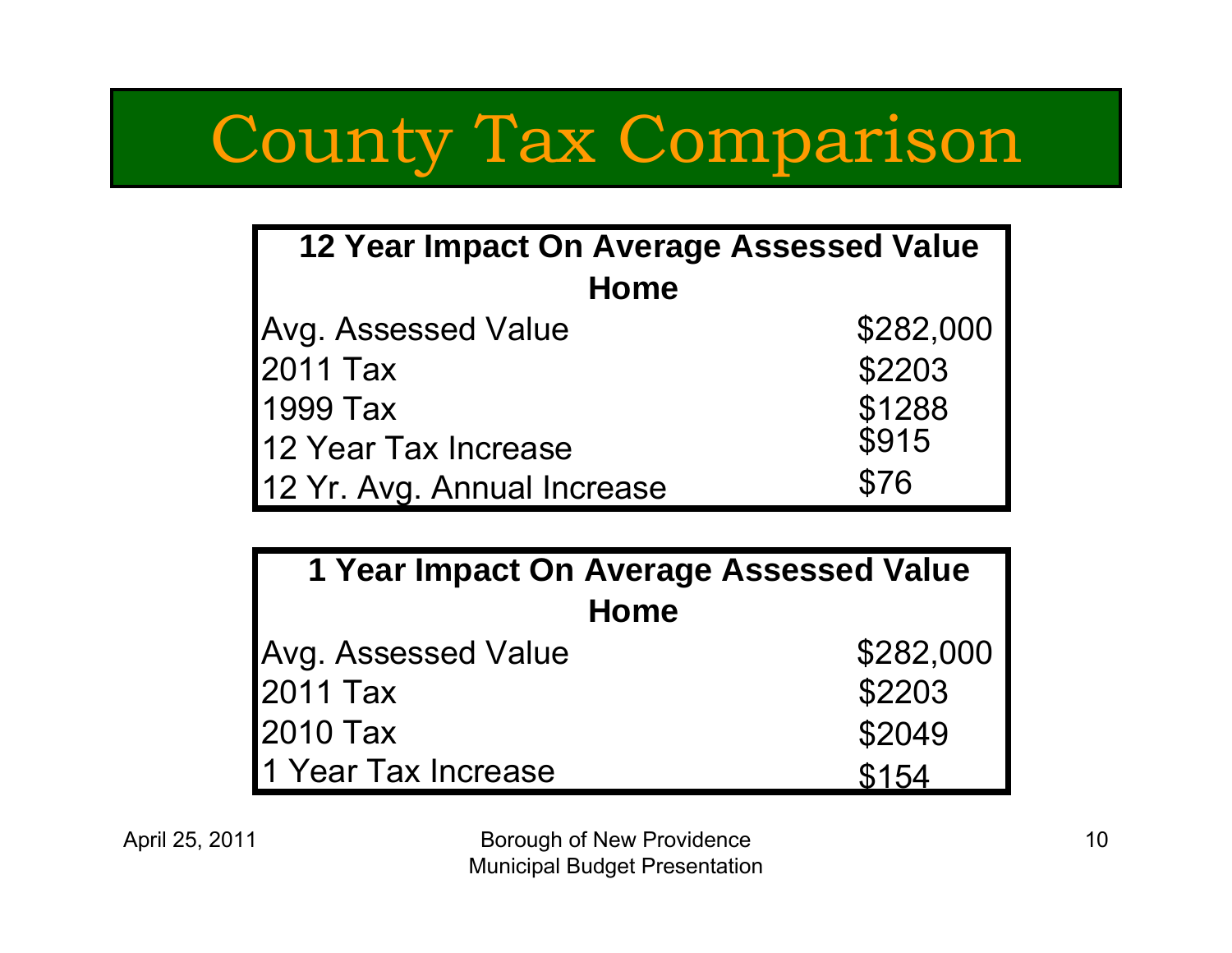# School Tax Comparison

| 12 Year Impact On Average Assessed Value |                  |  |  |
|------------------------------------------|------------------|--|--|
| <b>Home</b>                              |                  |  |  |
| <b>Avg. Assessed Value</b>               | \$282,000        |  |  |
| 2011 Tax                                 | \$6926           |  |  |
| 1999 Tax                                 | \$3696<br>\$3230 |  |  |
| 12 Year Tax Increase                     |                  |  |  |
| 12 Yr. Avg. Annual Increase              | \$269            |  |  |

| 1 Year Impact On Average Assessed Value |           |  |  |
|-----------------------------------------|-----------|--|--|
| Home                                    |           |  |  |
| <b>Avg. Assessed Value</b>              | \$282,000 |  |  |
| 2011 Tax                                | \$6926    |  |  |
| 2010 Tax                                | \$6824    |  |  |
| 1 Year Tax Increase                     | 102       |  |  |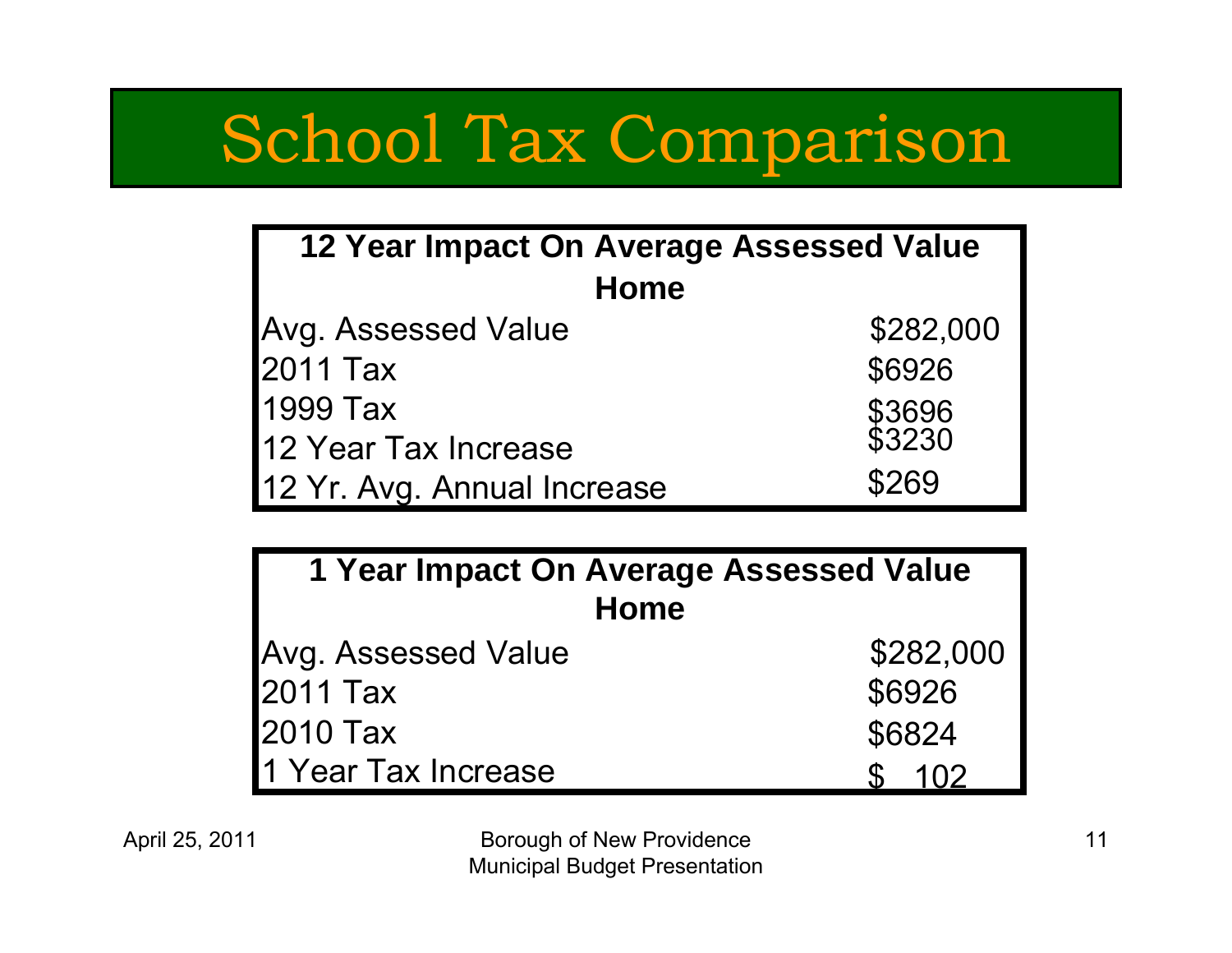# Total Tax Comparison

| 12 Year Impact On Average Assessed Value |           |  |  |
|------------------------------------------|-----------|--|--|
| <b>Home</b>                              |           |  |  |
| <b>Avg. Assessed Value</b>               | \$282,000 |  |  |
| 2011 Tax                                 | \$11,687  |  |  |
| 1999 Tax                                 | \$6,658   |  |  |
| 12 Year Tax Increase                     | \$5,029   |  |  |
| 12 Yr. Avg. Annual Increase              | \$419     |  |  |

| 1 Year Impact On Average Assessed Value |           |  |  |  |
|-----------------------------------------|-----------|--|--|--|
| Home                                    |           |  |  |  |
| Avg. Assessed Value                     | \$282,000 |  |  |  |
| 2011 Tax                                | \$11,687  |  |  |  |
| 2010 Tax                                | \$11,391  |  |  |  |
| 1 Year Tax Increase                     |           |  |  |  |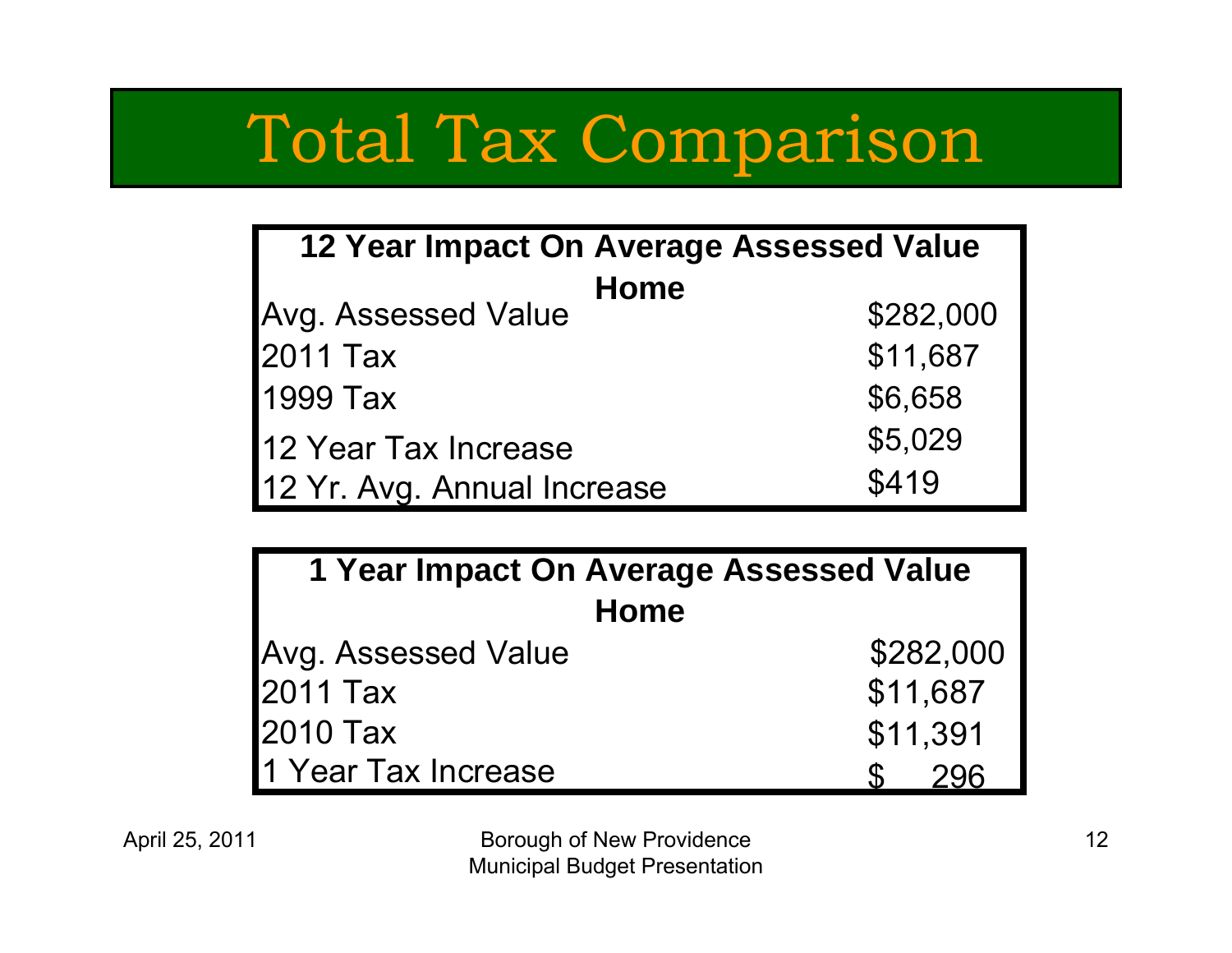#### APPROPRIATION SUMMARY

| <b>Description</b>                                      | 2011 Proposed | $\frac{9}{6}$ |           |
|---------------------------------------------------------|---------------|---------------|-----------|
|                                                         |               |               |           |
| <b>SUMMARY</b>                                          |               |               |           |
| PUBLIC SAFETY                                           | 3,459,990     | 69,391        | 2.05%     |
| PENSION, HEALTH INS. & EMPLOYEE BENEFITS                | 2,688,378     | 209,712       | 8.46%     |
| <b>INFRASTRUCTURE - CAPITAL IMPR &amp; DEBT SERVICE</b> | 2,120,718     | (303, 915)    | $-12.53%$ |
| <b>TAX RESERVES</b>                                     | 1,800,000     | (8,900)       | $-0.49%$  |
| PUBLIC WORKS                                            | 1,819,850     | 129,668       | 7.67%     |
| <b>GENERAL GOVERNMENT</b>                               | 1,149,850     | (12,074)      | $-1.04%$  |
| <b>GARBAGE COLLECTION &amp; RECYCLING</b>               | 912,366       | 2,520         | 0.28%     |
| <b>SEWER TREATMENT &amp; DISPOSAL</b>                   | 988,900       | 121,940       | 14.07%    |
| <b>LIBRARY</b>                                          | 845,964       | (20, 012)     | $-2.31%$  |
| <b>STREET LIGHTS &amp; UTILITIES</b>                    | 693,000       | 0             | 0.00%     |
| <b>LAND USE &amp; REGULATORY</b>                        | 294,837       | 17,442        | 6.29%     |
| <b>COMMUNITY ACTIVITIES &amp; EVENTS</b>                | 183,150       | (5, 104)      | $-2.71%$  |
| <b>INSURANCE</b>                                        | 165,000       | 0             | 0.00%     |
| PUBLIC HEALTH                                           | 131,813       | 9,918         | 8.14%     |
| <b>GRANTS &amp; DONATIONS</b>                           | 160,217       | 70,195        | 77.98%    |
| DEFERRED CHARGES - EMERG AUTHORIZ                       | $\mathbf 0$   | 0             | 0.00%     |
| <b>TOTAL APPROPRIATIONS</b>                             | 17,414,033    | 280,781       | 1.64%     |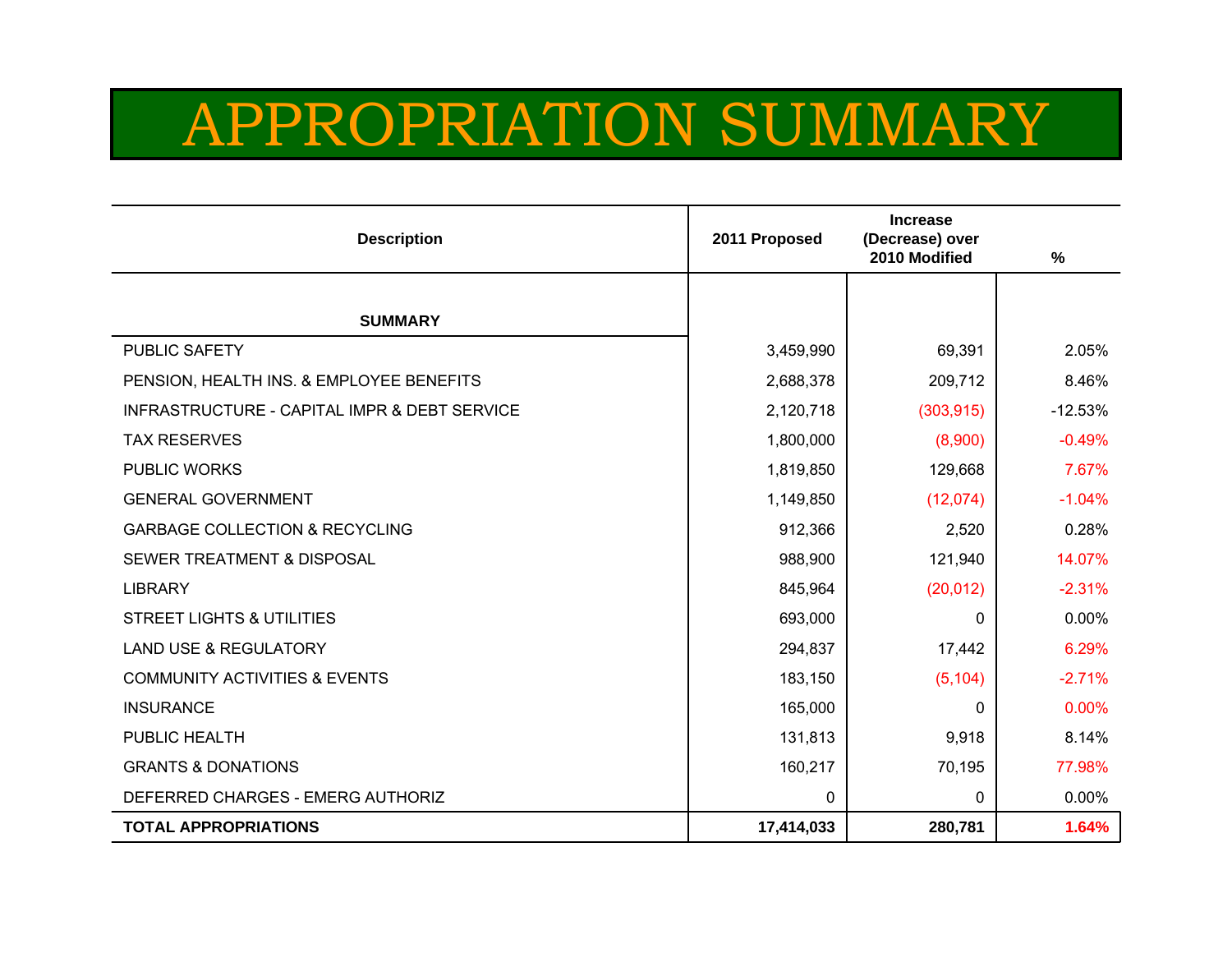#### New Providence 2010 Taxes Among the Lowest When Compared to Union County Peer Communities

|                |                              |            |                   | <b>Municipal</b><br><b>Taxes Per</b> | <b>Other Costs</b><br>*** Per | <b>Effective Municipal</b><br><b>Taxes Per Capita</b> |
|----------------|------------------------------|------------|-------------------|--------------------------------------|-------------------------------|-------------------------------------------------------|
|                |                              |            | <b>Population</b> | Capita                               | Capita                        |                                                       |
| 1              | <b>Neighboring Community</b> | 15,090,537 | 22,732            | 663.85                               | 250.54                        | 914.39                                                |
| 2 <sub>1</sub> | <b>New Providence</b>        | 11,520,744 | 11,907            | 967.56                               | $\blacksquare$                | 967.56                                                |
| 3              | <b>Neighboring Community</b> | 11,214,982 | 13,407            | 836.50                               | 180.51                        | 1,017.01                                              |
| $\vert$        | <b>Neighboring Community</b> | 25,333,441 | 29,644            | 854.59                               | 259.93                        | 1,114.52                                              |
| 5 <sub>l</sub> | <b>Neighboring Community</b> | 21,252,904 | 22,578            | 941.31                               | 187.73                        | 1,129.04                                              |
| 6              | <b>Neighboring Community</b> | 7,465,117  | 6,062             | 1,231.46                             | 168.95                        | 1,400.41                                              |
| 7              | <b>Neighboring Community</b> | 27,429,188 | 21,131            | 1,298.05                             | 64.98                         | 1,363.04                                              |
| 8              | <b>Neighboring Community</b> | 18,984,094 | 14,429            | 1,315.69                             | 108.30                        | 1,423.99                                              |

*\*\*\* Other costs include sewer charges and garbage collection*

#### April 25, 2011 Borough of New Providence Municipal Budget Presentation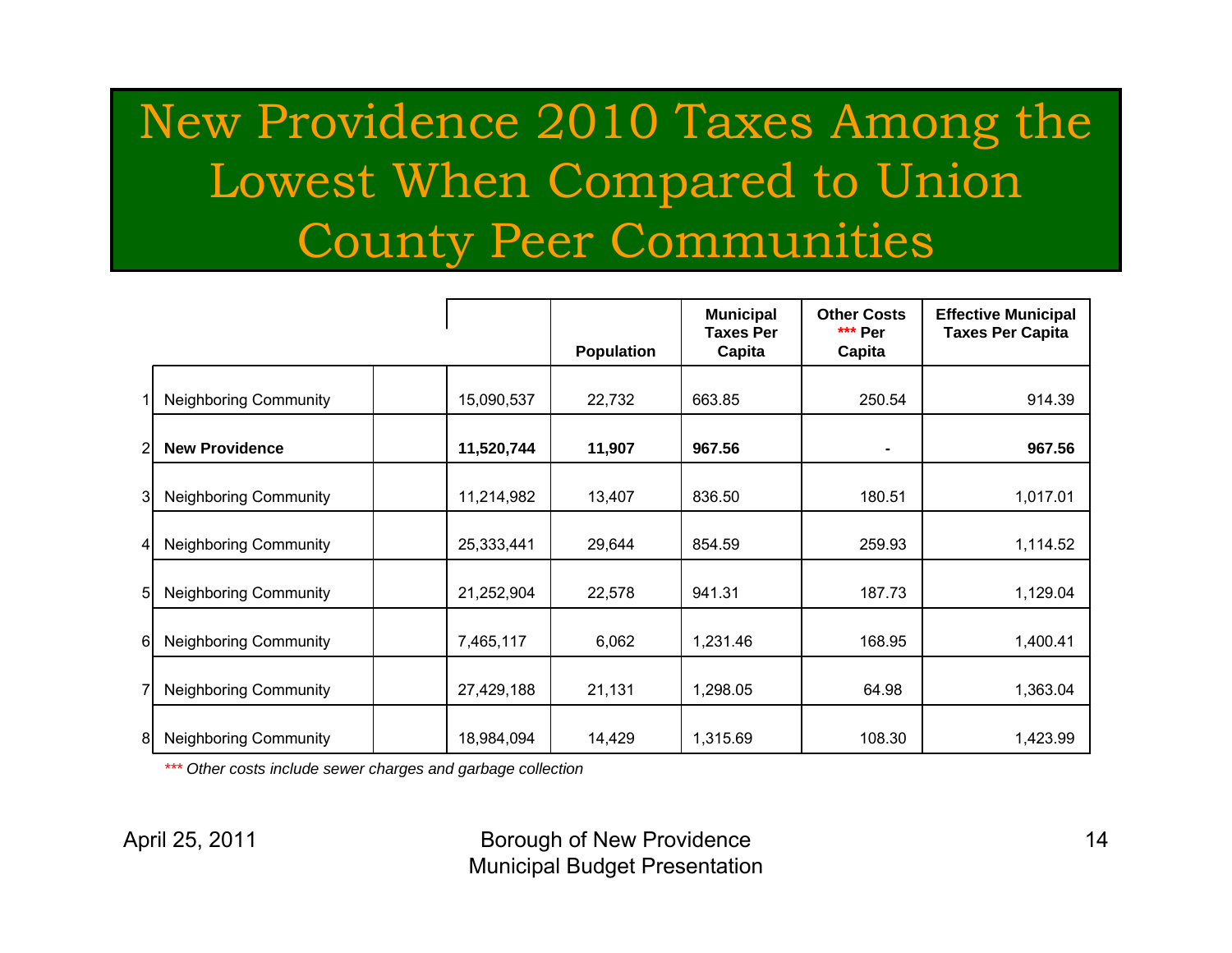#### Future Investment

The Mayor and Council will continue to invest in the Borough's future through initiatives such as:

- ►Funding ongoing road resurfacing and infrastructure improvements.
- ►Infiltration/inflow reduction.
- ►Improvements to Waste Water Treatment Plant Variable Frequency Drives (VFD)
- ►Technology Improvements
- ►Public Safety Police Equipment
- ▶Recreation Improvements including Playgrounds.